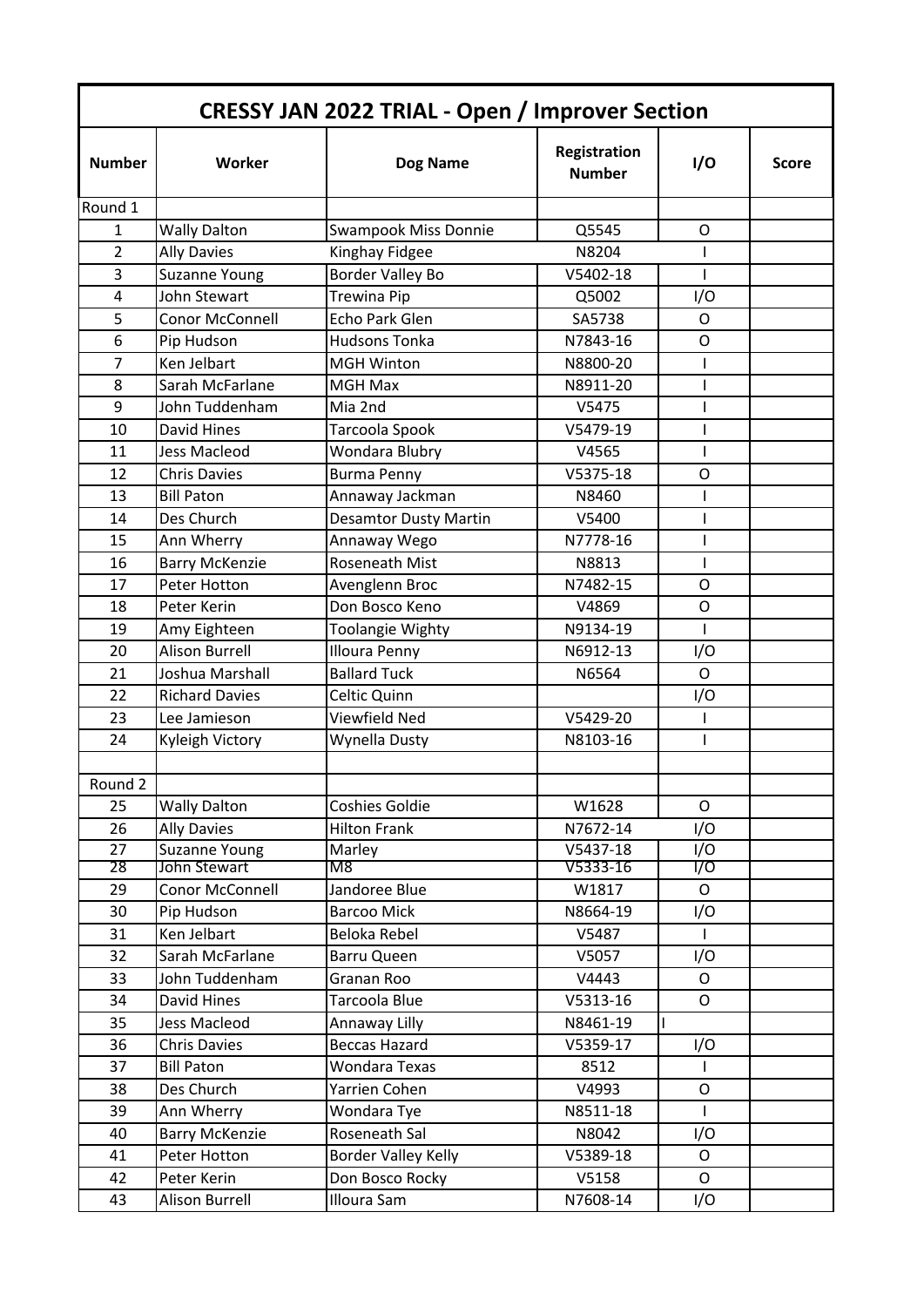| 44      | Joshua Marshall       | Cavervic Jack             | N7395     | ı              |  |
|---------|-----------------------|---------------------------|-----------|----------------|--|
| 45      | <b>Richard Davies</b> | Celtic Roxy               |           | I/O            |  |
| 46      | Lee Jamieson          | Jamiesons Winter          | T3174     | I/O            |  |
| 47      | Kyleigh Victory       | Wynella Bandsaw           | N6678-11  | $\mathsf{O}$   |  |
| 48      | Pip Hudson            | <b>Barcoo Queen</b>       | N8665-19  | I/O            |  |
| 49      | Ken Jelbart           | <b>MGN George</b>         | N8245-17  | I/O            |  |
| 50      | John Tuddenham        | Waramara Paddy            | V5209     | $\mathsf{O}$   |  |
| 51      | Ann Wherry            | Annaway Budia             | N8463-19  | $\overline{1}$ |  |
|         |                       |                           |           |                |  |
| Round 3 |                       |                           |           |                |  |
| 52      | <b>Wally Dalton</b>   | Jamiesons Maxine          | T2978     | I/O            |  |
| 52A     | <b>Ally Davies</b>    | <b>Hiltons Holly</b>      | N7673-14  | I/O            |  |
| 53      | Jim Dodge             | Patons Abby               | V5360-18  | $\mathsf O$    |  |
| 54      | Vicki Jone            | Jones Lace                | T3016     | $\overline{1}$ |  |
| 55      | George Lane           | Lindsays Elle             | N6166     | $\mathsf O$    |  |
| 56      | Suzanne Young         | Patons Skye 2nd           | V5019     | $\mathsf O$    |  |
| 56A     | Stephen Geraghey      | Gramer Bonnie             | SA5627    | $\mathsf{O}$   |  |
| 57      | Conor McConnell       | McConnells goldie         | N8785     | I/O            |  |
| 58      | Pip Hudson            | Longerview Trump          | N8486-18  | $\mathsf{O}$   |  |
| 59      | Ken Jelbart           | Everlyngra Midge          | V5193-15  | $\mathsf{O}$   |  |
| 60      | Sarah McFarlane       | <b>Trinity Disco</b>      | V5376-17  | I/O            |  |
| 61      | John Tuddenham        | <b>Tintagel Peta</b>      | V5436     | I/O            |  |
| 62      | David Hines           | Tarcoola Molly            | V5243-15  | $\mathsf O$    |  |
| 63      | <b>Jess Macleod</b>   | Wondara Idle              | N8510-18  | I              |  |
| 64      | <b>Chris Davies</b>   | Colani Zoe                | V5290-15  | $\circ$        |  |
| 65      | <b>Bill Paton</b>     | Moynalla Susan            | V5150     | $\mathsf O$    |  |
| 66      | Des Church            | Morgans Eddy (L)          | SA5547    | $\circ$        |  |
| 67      | Ann Wherry            | <b>Freeway Noble</b>      | N8194-17  | I              |  |
| 68      | <b>Barry McKenzie</b> | Cromarty                  | N6708     | $\mathsf O$    |  |
| 69      | Carmen Blyth          | Jones Daisy               |           |                |  |
| 70      | Peter Kerin           | Don Bosco Bingot          | V5182     | I/O            |  |
| 71      | Camille Shaw          | Vaquero Rosie             | V5168     | I/O            |  |
| 72      | Len Morton            | Perangery Sadie           | WA1938-16 | 0              |  |
| 73      | Alison Burrell        | Illoura Jazz              | N7608-15  |                |  |
| 74      | Kelly Hodgson         | <b>Border Valley Ted</b>  | V5397     | $\mathsf{O}$   |  |
| 75      | Joshua Marshall       | Rivlin Ben                | N7044     | $\mathsf{O}$   |  |
| 76      | <b>Richard Davies</b> | Wandabar Bonnie           |           | I/O            |  |
| 77      | Lee Jamieson          | Jamiesons Kimi            | T2885     | $\mathsf O$    |  |
|         |                       | McGlashans Gypsy (owned P |           |                |  |
| 78      | Kyleigh Victory       | Darmody)                  | T2867     | O              |  |
| 79      | Ken Jelbart           | <b>MGH Sammy</b>          | N8410-18  | I/O            |  |
| 80      | <b>Wally Dalton</b>   | Morrie Lynne Mitch        | V5285-15  | $\mathsf{O}$   |  |
| 81      | Conor McConnell       | <b>Marong Murphy</b>      | N8595     | I/O            |  |
| 82      | Pip Hudson            | <b>Hudsons Darby</b>      | N7844-16  | $\mathsf{O}$   |  |
| 83      | Ken Jelbart           | MGH Dot                   | N8293-17  | 0              |  |
| 84      | John Tuddenham        | Waramara Dot              | V5260     | $\mathsf{O}$   |  |
| 85      | David Hines           | Tarcoola Lucky            | V5221     | $\mathsf{O}$   |  |
| 86      | <b>Bill Paton</b>     | Annaway Tao               | N7775     | I/O            |  |
| 87      | Ann Wherry            | Me Mate Meg               | N6348-11  | O              |  |
| 88      | Joshua Marshall       | Wondara Jazz              | N7380     | O              |  |